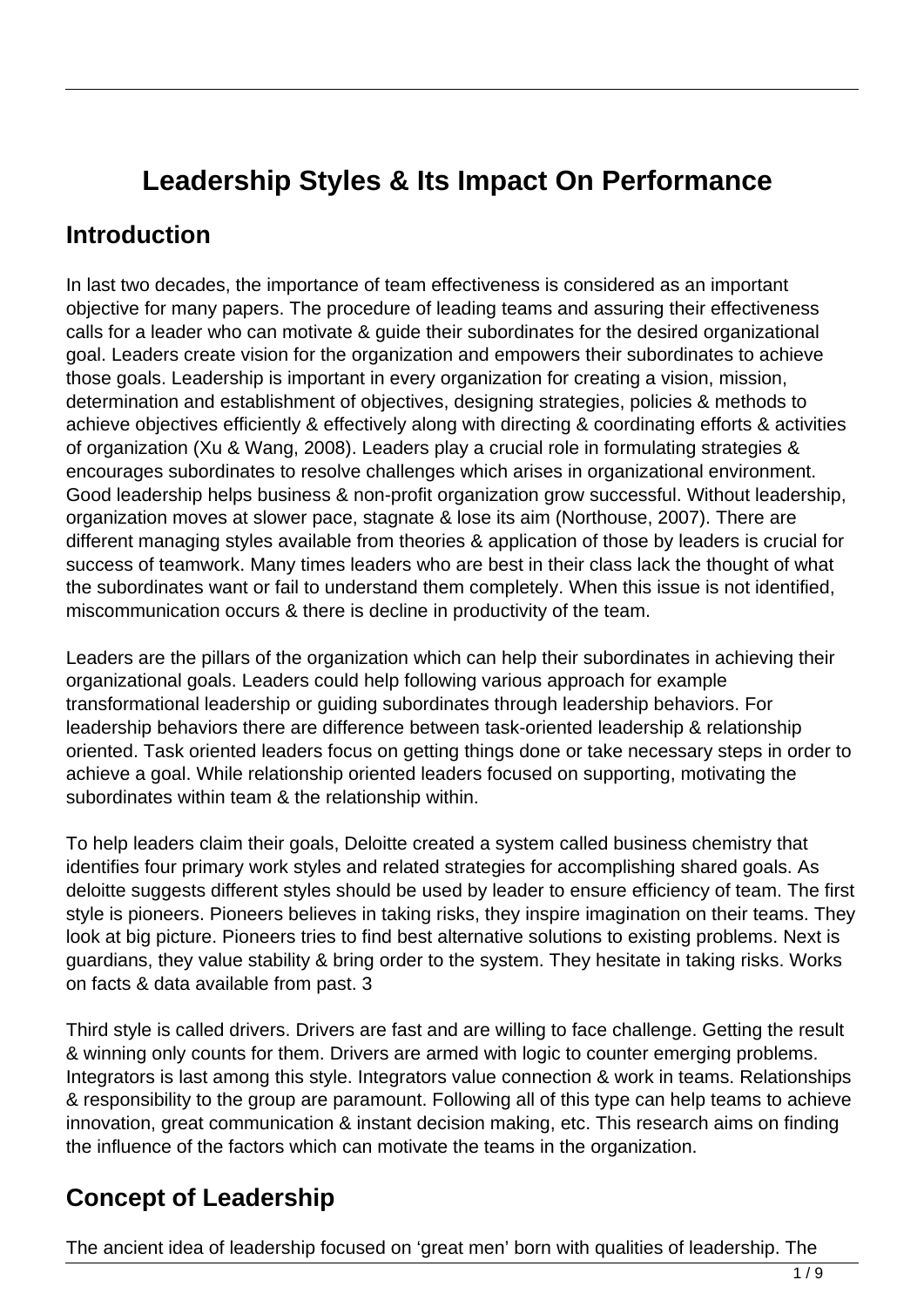idea of leadership based on heredity is explained by Great Man theory (Wiki/google). The foundational concept of theory is that leaders are specially gifted with leadership qualities which set them apart from the rest of people. In beginning of twentieth century, Galton's study motivated leadership theorist that great men are born through hereditary genes. Great leaders take over the abilities to lead from their descendants through genes. Later, the concept was focused on the traits of leaders which set them apart from followers. The trait theory was based on assumptions that people are born with leadership qualities & special characteristic like intelligence, perseverance, adaptability, dependability, competitiveness, etc. The presence of these traits or characteristics enables people to attain higher leading positions. After trait approach, behavioral approach came in existence. The search started for leadership behavior by the researchers. It was known as behavioral leadership theory.

# **Role of Leadership**

The leadership should define a set of principles within which the subordinate should work. Leader should give them specified task, so subordinate should have clear vision of the task to follow. Different leadership style should be followed by leaders in different situations. Leaders have the ability to influence their subordinates. This should be used positively as leaders can impact on the efficiency of organization. Hence, it is important to understand the leadership styles like transactional, transformational, laissez-faire, participative, etc. and their impacts in solving organizational difficulty. Current trend is focusing on improving the efficiency of organization through teamwork. A team can perform better with specified vision and if the team members are heard & responded well.

Transactional leadership is style of leadership in which leader asses the work of employees and could either award them or punish them as per their performance. If the employees have worked exceptionally well they would be rewarded. However, this style has a flaw as this won't last long. Now to transformational, this style focuses more on change & motivate employees to have a common vision & goal for the organization. It helps in mentoring employees to develop leadership capabilities by providing challenge & support. [9]. Laissez-faire leadership also known as delegative leadership is a style in which leaders allow employees to make their own decisions or empowers them to take decisions. So employees have full authority on making decisions.

From [10] one can categorize leaders behavior in task-focused & person focused. Task focused behavior is completely focusing on the fulfilment of task. While, person focused behavior focuses on the development of individuals of the teams. [8] Jeffery Gandz (2005), states that to be an effective leader you need four things: understand & interpret the environment of work, develop winning strategies, execute them well, measure the impact of your strategies, adjust them as per requirement & develop organizational capabilities.

# **Leadership traits**

In 20th century, most theories argued that leaders are born & cannot be created. So a number of its characteristic were taken into consideration to understand a leader. Years of study concluded that one such trait or a set of traits does not make an extraordinary leader. Determination & drive include traits such as initiative, perseverance, assertiveness, energy & dominance. People with this traits tend to pursue their goals, work longer hours are ambitious &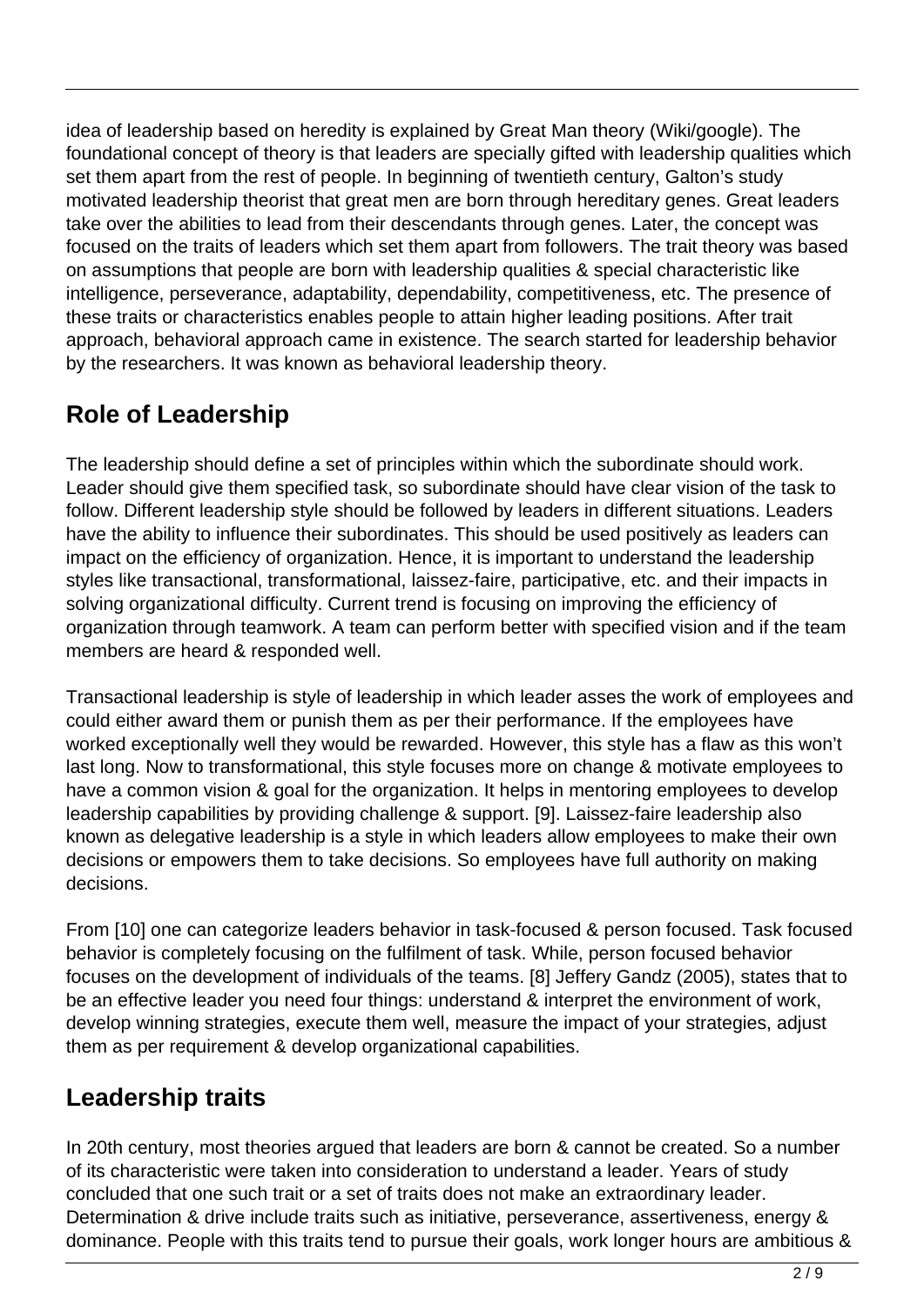competitive in nature.

Leaders should not take safe decisions to safeguard himself. Leaders should have charismatic behavior in influencing their subordinates. Leaders should show confidence in their subordinates to encourage them in achieving task. Gaining the trust of subordinates shows the commitment of a leaders toward achieving the goal. Motivating the subordinates is also equally important for the leader. As each employee is different, leaders should be able to multitask between different needs of employees.

The analysis concluded from Big five shows the leadership traits which can be used. Those traits could be extroverted, conscientious, emotionally stable, open to experiences & agreeableness. However, agreeableness does not seems to show much impact in leadership

Al Dawood Ahmed, Claims that honest & integrity, drive (achievement, ambition, energy, tenacity, and motivation), self-confidence & vision & cognitive abilities are essential traits of leadership. This qualities will help a leader acquire necessary skills & techniques to help formulate vision for organization & a successful plan for turning that vision into reality. Leaders can be found anywhere not just in organizations or politics. Leaders do not have to be men & women who have high intellectual but could be anyone with right set of traits found within them.

With all the traits described above there are still some more traits, one of them is intellectual stimulation. Leaders should question each and everything from beginning of goal to its status. Finding an innovative solution to the problem is considered as leader's intellectual behavior. Leaders setup up goals for subordinates to achieve & should reward them once they accomplish it. Leaders should actively engage with subordinates, guide them, resolve conflict & control information flow control.

## **Leadership styles**

Theoretically, there are different styles of leaders. So, different leadership styles yield different results. They may be desirable or undesirable. It is difficult to choose specific type of leadership. The effective style is the one which produces desirable results for employees & organization. Hence, the selection of leadership style depends on situations & followers. Currently, there is ongoing research to find leadership styles which can influence workers behavior & organizational goals. This literature shows two categories, which are autocratic leaders & direct leaders. Autocratic leaders make final decisions without consent of team members. While, direct leadership consists of allocation of task within team, focusing on achieving them & effective communications within.

Reference from [10 & 11] **Person focused Leadership**

There are several categories in person focused leadership. To become an outstanding leaders, one requires learning & time, developing practical skills, developing character & must also have skills like emotional intelligence, vision, influencing, communication, motivating, empowering.

#### Reference from [12] **Boundary spanning**

Boundary spanning is more focused on establish direction for team members & collecting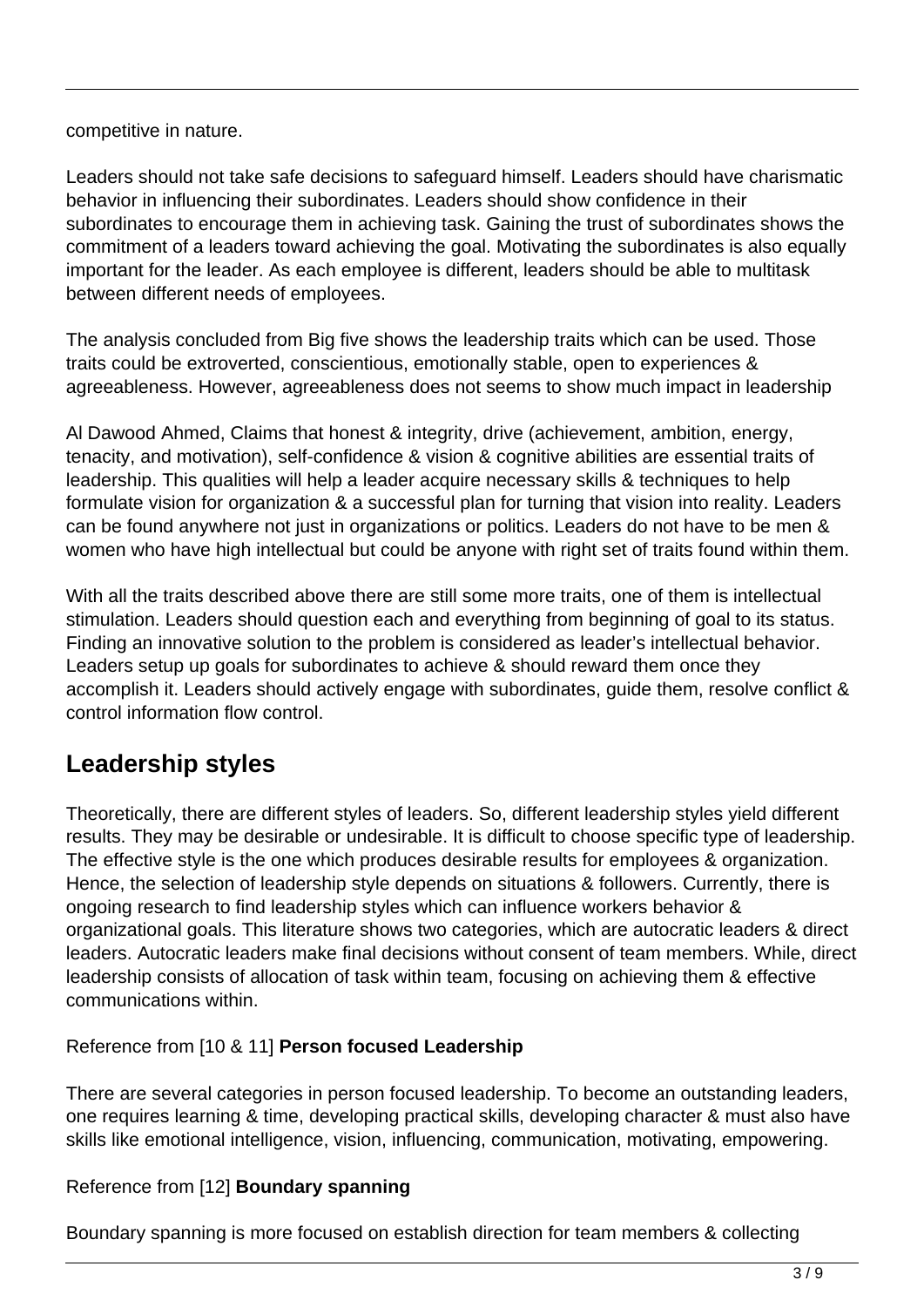information which can assist team members in accomplishing objectives. The interaction can be within and across individuals, teams & organizational systems to collect the required information.

#### Reference from [13] **Directive leadership**

Directive leadership is an instructional type of leadership where leaders tells subordinate what they are expected & how to accomplish that task. The leaders set deadlines, task, rules & boundaries so there is very less possibility of innovation by employees. It restricts creativity. Employees are not required to offer suggestion & feedback to the leader. This style is only useful when there is high amount of ambiguity among employees.

#### Reference from [14] **Participative leadership**

In participative leadership style inputs by employees are taken into consideration which could help in decision making process. Opinions & ideas are collected from the employees by the participative leader who then sorts them & evaluate them before making final decision. This type is used by setting higher goals for employees which empowers them for continuous improvement. This style is appropriate when leaders wants to motivate top performers or when leaders want innovation or creative work from employees.

## **Leadership types**

### **Transformational leadership**

The benefit of using transformational leadership is it assist employees in solving challenging tasks. Leaders tend to mentor their employees to solve challenges if they ever arise. Theorist believes that this type pumps motivation in their employees & encourages them to use their potential. There are several characteristic which can be found in such type of leaders like idealize, influence, motivate, intellectual stimulation, and charisma. Transformational type of leadership acts as a catalyst for employees to help them in achieving organizational goals. Hence, it is widely used in organizations. This type of leadership has open communication within the employees, unlike other types. Because of this many benefits employee experiences job satisfaction, motivation, trust whose output can be seen through increase in productivity. Transformational leasers enhance the self-concept of followers and encourage followers personal & collective identification with the goals and objectives of both the leaders and the organizations (House et'al. 2004)

### **Transactional leadership**

Transactional leadership focuses on supervising the work of employee, organization & performance. It is a part of Full Range Leadership Model. According to research, there is exchange of reward between leader & employee for the performance which employee delivers. Leaders try to motivate employees through rewards. However, there is more importance given to leader's need then to employees. So, eventually at a certain point the motivation of reward stops and this types of leadership becomes useless.

[16] says that transactional leadership is viewed as a type of reward base leadership in which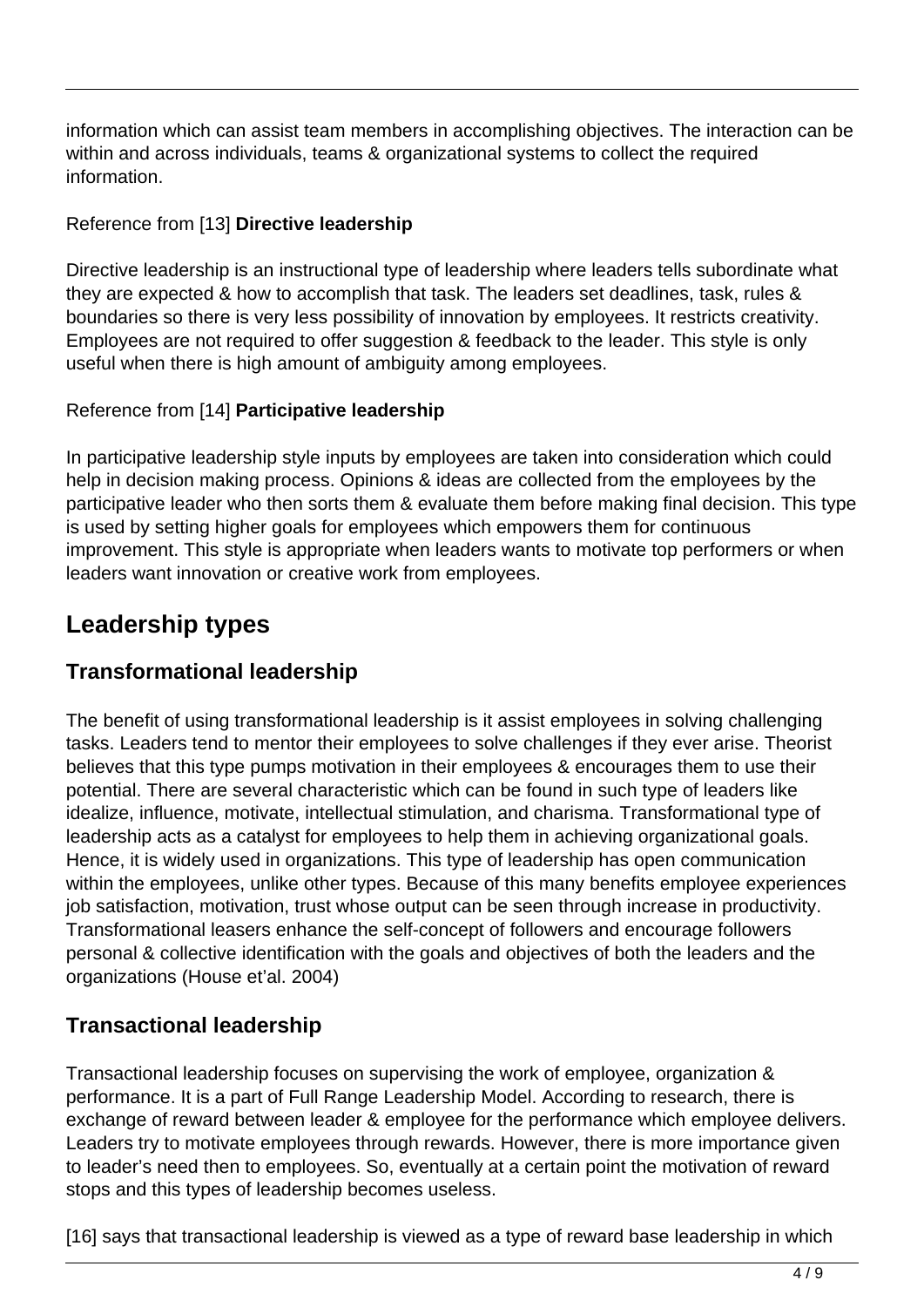there is positive exchange of rewards & recognition between leaders & followers. For accomplishing the objective leader might give incentive, breaks, bonuses, praise or promote the follower. The follower might be punished for not accomplishing the goal or making a mistake. Thus follower might come under pressure of making mistake & eventually make it. This depresses the follower & might not push himself further due to this.

### **Laissez faire leadership**

Laissez faire leadership also known as delegative leadership, is a type of leadership in which leaders allows group members to make their own decisions. Theorist & researchers believe this style generally leads to lowest productivity among team members. However, it does have certain benefits and drawbacks. Considering the place it is used it can be advantageous in certain situations. It is helpful in encouraging team members to understand their strengths & weaknesses. The biggest advantage it can give is that it can produce higher quality of product or service. It gives creative control to team member over their own area of expertise. In return it allows them to use their knowledge & passion to produce work that is more innovative than anyone could suggest.

## **Effects of Role Stressors on performance**

There are several types of role stressors of which two will be discussed in this literature review. As per analysis of role theory the main reasons which can result in work conflict is role ambiguity. The main reason for high level of stress is role ambiguity. Since the employee/individual has to do undesirable work (or) work in an unfavorable environment stress will arise. From several studies it is found that role conflicts are difficult to resolve where role stressors are acting strong. There are several theories of conflicts of which the traditional view of conflict is regarded as process in which situations are dealt & resolved as per the requirements. If the situations are mishandled the tensions will increase among the employees affecting the level of job satisfaction. (reference -17 website)

Other is human relation view of conflict which contradicts from traditional theory. It suggests that conflicts are inevitable. This is why conflicts exists and it can't be eliminated from any organization. Human relation view of conflict believes that conflict play an important role in encouraging the employee, leading him to create more innovative ideas.

A lack of understanding about job responsibilities & not knowing what is expected in terms of one's job performance is identified as role ambiguity or lack of clarity (reference 3 – links bottom)

When this situations are not dealt accordingly its negative effects can be seen in the performance of workers. Eventually, organization's performance will be affected downward.

When employee have the clear understanding of their responsibility, it can help them to achieve desired results for the organization.

## **Leadership and organization performance**

Leaders play a vital role in influencing the employees of the organization to accomplish its goal.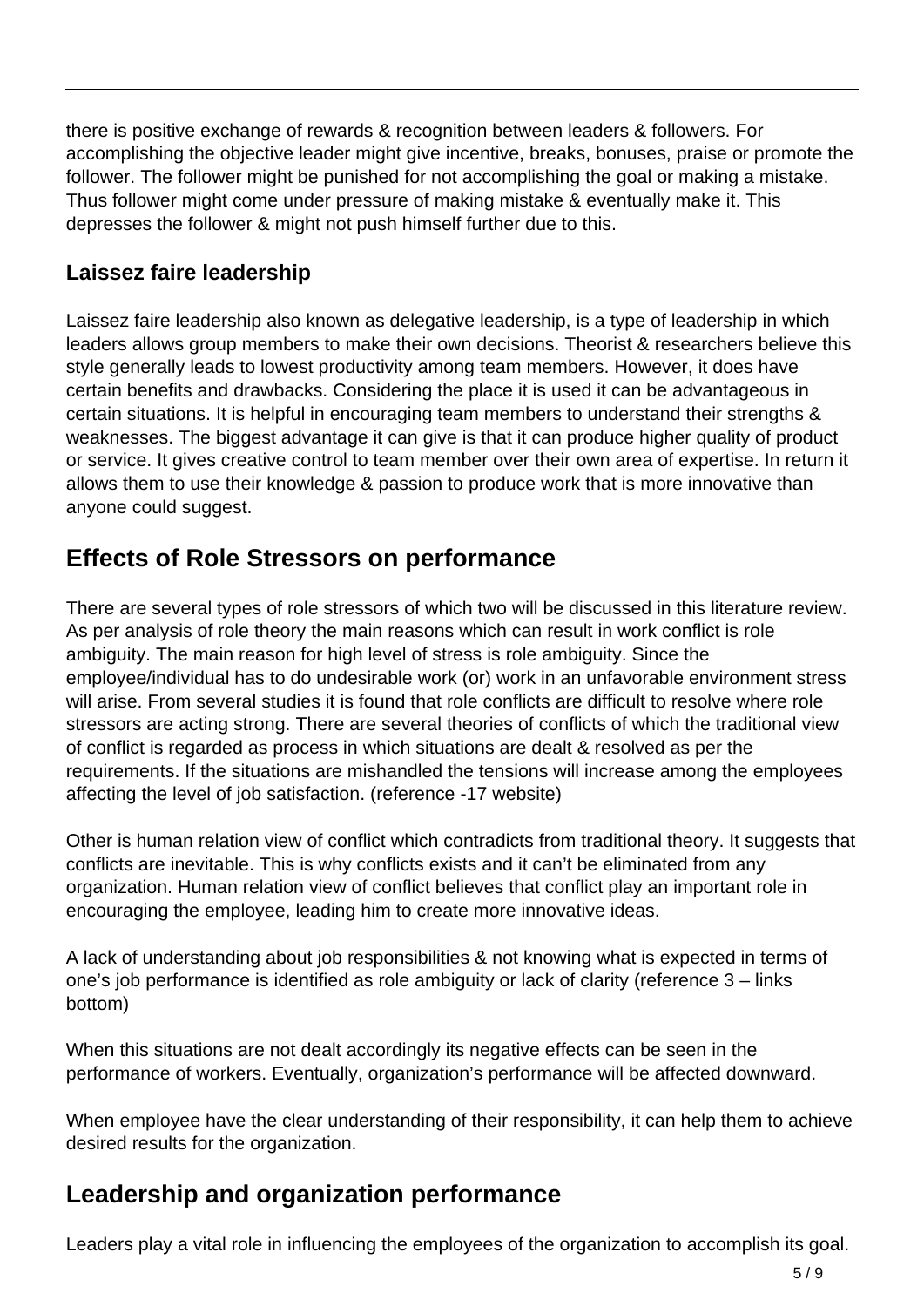This influence can come through various means. It could be through different leadership styles, role behavior, job satisfaction, etc. There is a massive impact of different leadership styles on organizational performances. This styles influences culture within the organization which, in turn influences the performance of organizations. Intellectual stimulation and inspirational motivation were found to improve the organization performance (Hancott, 2005).

Several studies are focused on the importance of role behavior. This studies have mainly focused on type of behavior as the job performance is essential in smooth functioning of organization. Role requirements is essential to measure performance. Also, role behavior is an important factor to measure job performance.

[A4]The job performance was improved significantly by resolving role ambiguity. The author suggests that there is negative relationship between role ambiguity and the performance of individual. As per goal setting theory, employees shows more sincerity & commitment when they are told about their goal and how they have to achieve. It evades the sense of confusion from their minds. The goal setting theory is often being used in context with role ambiguity to evaluate the performance of an individual. However many scholars have not confirmed this.

The correlation of increased job cooperation with increased job satisfaction is also found in studies. There are certain findings of relation between job satisfaction and job performance. The cooperative employees often help and exchange knowledge among other team members leading it to a healthy atmosphere. With a healthy atmosphere around it rises up the feeling among employees to work & eventually the results are seen individually & in organizational performance

From the study, the author have claimed that roles stressors had very negative impact on job satisfaction. Among them, role ambiguity had the strongest negative relationship. Both role conflict & role ambiguity had negative impacts on performance of employees [A2]

# **Discussions**

For any organization to succeed it need proper planning. A leader plans the goal & makes it possible through leadership skills. Leadership provides the direction for that goal. For organization to succeed in this competitive market they need to focus on the role stressors which affect directly or indirectly to the organization. From the review of several papers on current topic there is no denial to the thought that role stressors like ambiguity & conflict does have impact on job satisfaction & performance. Resolving the issue of role stressors & how it came out in first place could help organizations in controlling role stressors.

[B1] Laissez-faire leadership is considered as the least effective types of style. Studies have mentioned that managers following laissez-faire leadership gave rise to role conflict. Since, laissez-faire leadership allows the employees to work on their own, the challenge of responsibility arises. As employee has the freedom to work on their own they may skip the undesirable tasks and stick to the one they are comfortable with. The proposed hypothesis by the author also suggests that this style gives rise to role ambiguity also. By lowering the rate of role ambiguity positively influences the co-operation among team members. So from this one can explain that positive relation between laissez-faire leadership & role ambiguity.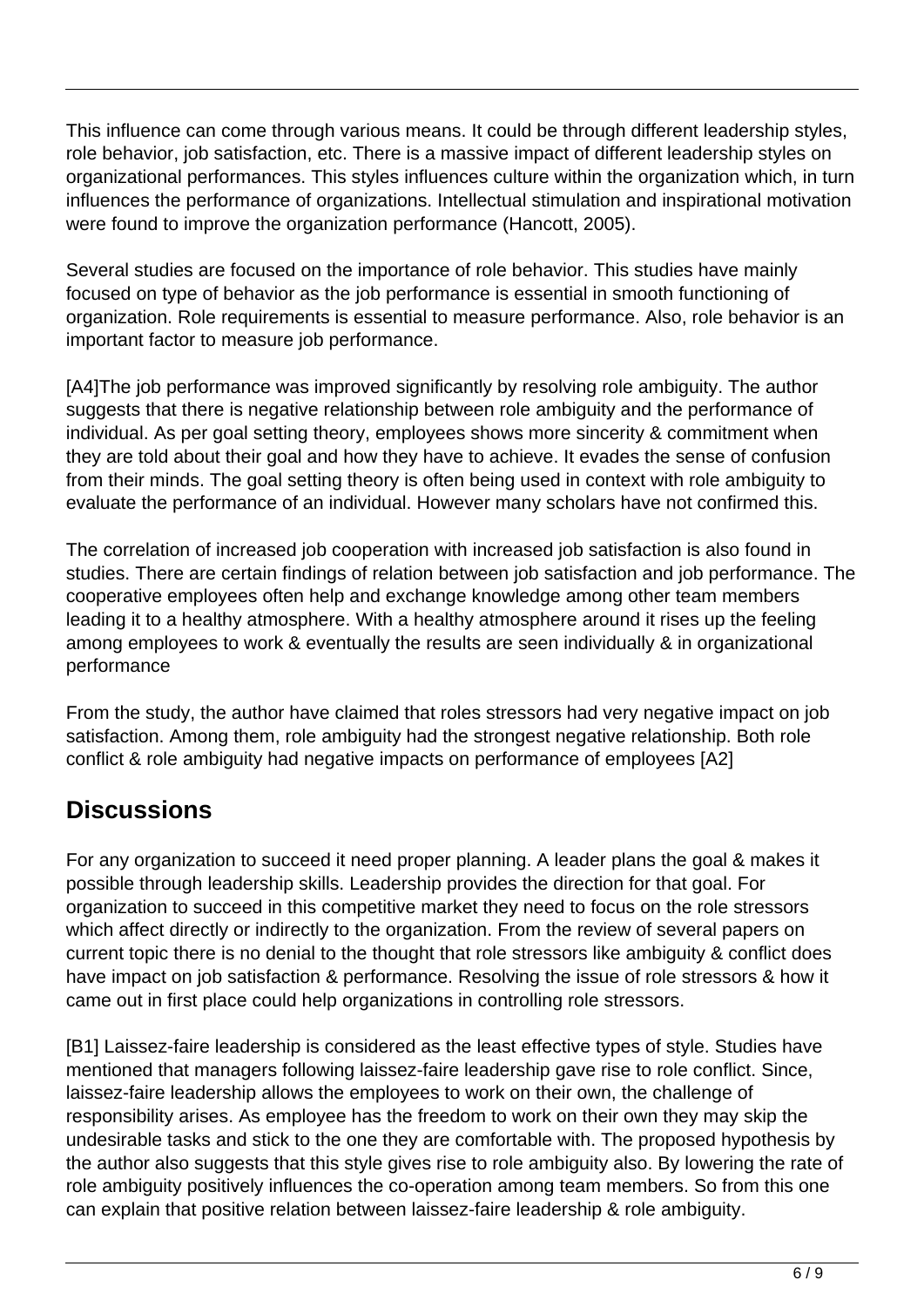[B2] The author's study has proposed that with increase in job performance there is positive influence on job cooperation. The data collected during their study revealed the positive relationship between performance & satisfaction. The findings of this current papers are consistent with their studies.

[B3] As some leaders follows matrix structure within organization this will increases the chances of role conflicts. Because of matrix structure employees faces difficulty in communication, may have to follow different bosses, politics among managers, etc. In this scenario transformational leaders can come handy as they provide mentorship to their subordinates in achieving their task. Thus, preventing the problem of role ambiguity. The leaders following transformational style, their subordinates don't have to suffer through role ambiguity which is explained through this current study.

[16] Transactional leaders follow a reward base system which is more concerned about meeting the task. The leader assigns the duties to the subordinate to accomplish it within certain specific time. So each subordinate has his specific role & responsibility to work with. As the role of subordinate is defined there are less chances of role conflict within teams (or) organization. This literature review shows that following transactional style has negative impact on role conflict. The consequences of role conflict can be seen through effects on job performance.

From the findings it is clear that job performance will surely increase if there are no role conflict or ambiguity. Increase in job performance could improve job cooperation positively. This literature review suggest that relationship between job performance & cooperation is still debatable. However, some studies suggests that there is relationship between two. The leadership style & the role which a leader follows are the key aspects in improving the productivity of workers. This findings also suggests that Laissez-faire leadership was least impactful in resolving role ambiguity & conflict as compared to transformational & transactional style.

# **Conclusion**

The present study was an attempt to explore different leadership styles & its impact on performance. The leadership style changes as per the demand of work. This literature review shows analysis of transformational, transactional, laissez-faire leadership & their impact on role stressors. The review helps us in giving an insight about different styles which can be used in resolving role ambiguity & conflict. Eventually, this will help in improving performance. It's important for leaders to understand the disturbing effects of role ambiguity & conflict which can later affect the productivity of employees. This literature review suggests that impacts of leadership should be followed for an organization to survive. When leadership is good, corporate behavior is seen in employees, goals will be met & there will be satisfaction on part of employee & employer.

From this study one can realize that when leaders knows the consequences of role ambiguity & conflicts, leaders will take preventive actions for it. If leader succeeds in that he can transform the organization. This preventive action by leader could give employees a healthy environment to work, which in return can give job satisfaction & performance. An intelligent decisive leadership can help in overcoming this type of role stressors.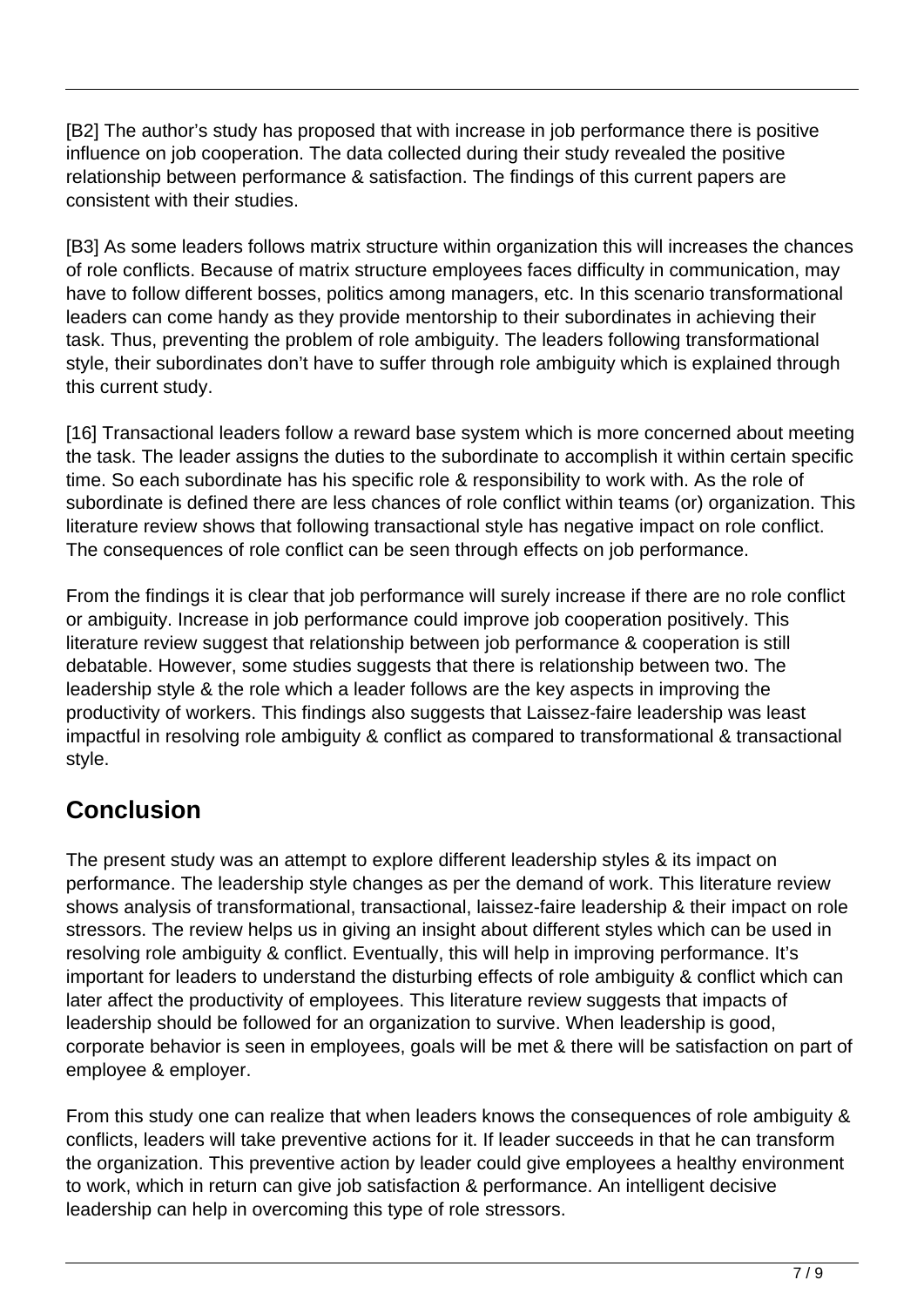There are still many unexplored areas of leadership which are important to organizations success. The scope of leadership is wide & there are many other areas where leadership styles can bring improvements. One of those theories is transformational & transactional and its effects on organizational performance. The characteristics of a leader can also influence change. So the future scope of research is widely open to explore.

## **Citations**

- 1. Xu, Guang-Yi, and Zhi-Sheng Wang. "The Impact of Transformational Leadership Style on Organizational Performance: The Intermediary Effects of Leader-Member Exchange." 2008 International Conference on Management Science and Engineering 15th Annual Conference Proceedings, 2008, doi:10.1109/icmse.2008.4669047.
- 2. Northouse, P. (2007). Leadership theory & Practice (3rd edition). New Delhi, Sage Publications, Inc.
- 3. "Role Stress, Role Conflict and Role Ambiguity." What Is Employee Engagement & Commitment? Differences b/w Engagement & Commitment | Monitoring and Evaluation Studies, www.mnestudies.com/human-resource/role-stress-role-conflict-role-ambiguity.
- 4. Judge, Timothy A., et al. "Personality and Leadership: A Qualitative and Quantitative Review." The Journal Of Applied Psychology, vol. 87, no. 4, Aug. 2002, pp. 765–780. E BSCOhost,proxy.indianatech.edu/login?url=http://search.ebscohost.com/login.aspx?dire ct=true&db=mnh&AN=12184579&site=ehost-live&scope=site.
- 5. Clinebell, Sharon. "Snapshots of Great Leadership." Academy of Management Learning & Education, vol. 13, no. 1, Mar. 2014, pp. 139–140. EBSCOhost, doi:10.5465/amle.2014.0017.
- 6. Ahmed, Al D. Bach, Christian. "Major traits/ Qualities of Leadership." International Journal of Innovation & Scientific Research. 2014: 47-53. Web. 02 Feb. 2019
- 7. Ivey Business Journal, iveybusinessjournal.com/publication/the-leadership-role/.
- 8. Chandan, C. Devi R. "Literature review on leadership styles." Researchjournali's Journal of Management. 2014. Web. 10 Feb. 2019
- 9. "What Is Person Centered Leadership and Why Is It a Good Approach?" Person Centred Leadership, 19 Nov. 2015, personcentredleadership.com.au/what-is-personcentered-leadership-and-why-is-it-a-good-approach.
- 10. "Directive Leadership Style Advantages, Disadvantages and Characteristics." FutureofWorking.com, futureofworking.com/directive-leadership-styleadvantages-disadvantages-and-characteristics/.
- 11. Iqbal, N. Anwar, S. Haider, N. "Effect of Leadership style on Employee Performance." Arabian Journal of Business and Management Review. 2015. Web. 03 Feb. 2019
- 12. House, Robert J. Culture, Leadership, and Organiza tions: the GLOBE Study of 62 Societies. SAGE Publ., 2014.
- 13. 'Transformational, Transactional and Laissez faire Leadership.' UKEssays.com. 11 2018. All Answers Ltd. 02 2019 .
- 14. Edunote.info@gmail.com. "3 Views of Conflict Traditional View, Human Relations View, Interactionist View of Conflict." IEduNote.com, 23 June 2018, iedunote.com/viewsof-conflict.
- 15. "Role Conflict." Wikipedia, Wikimedia Foundation, 20 Sept. 2018, en.wikipedia.org/wiki/Role\_conflict.
- 16. Hancott, D.E (2005), The relationship between transformational and organizational performance in the largest public companies in Canada. ProQuest Information and